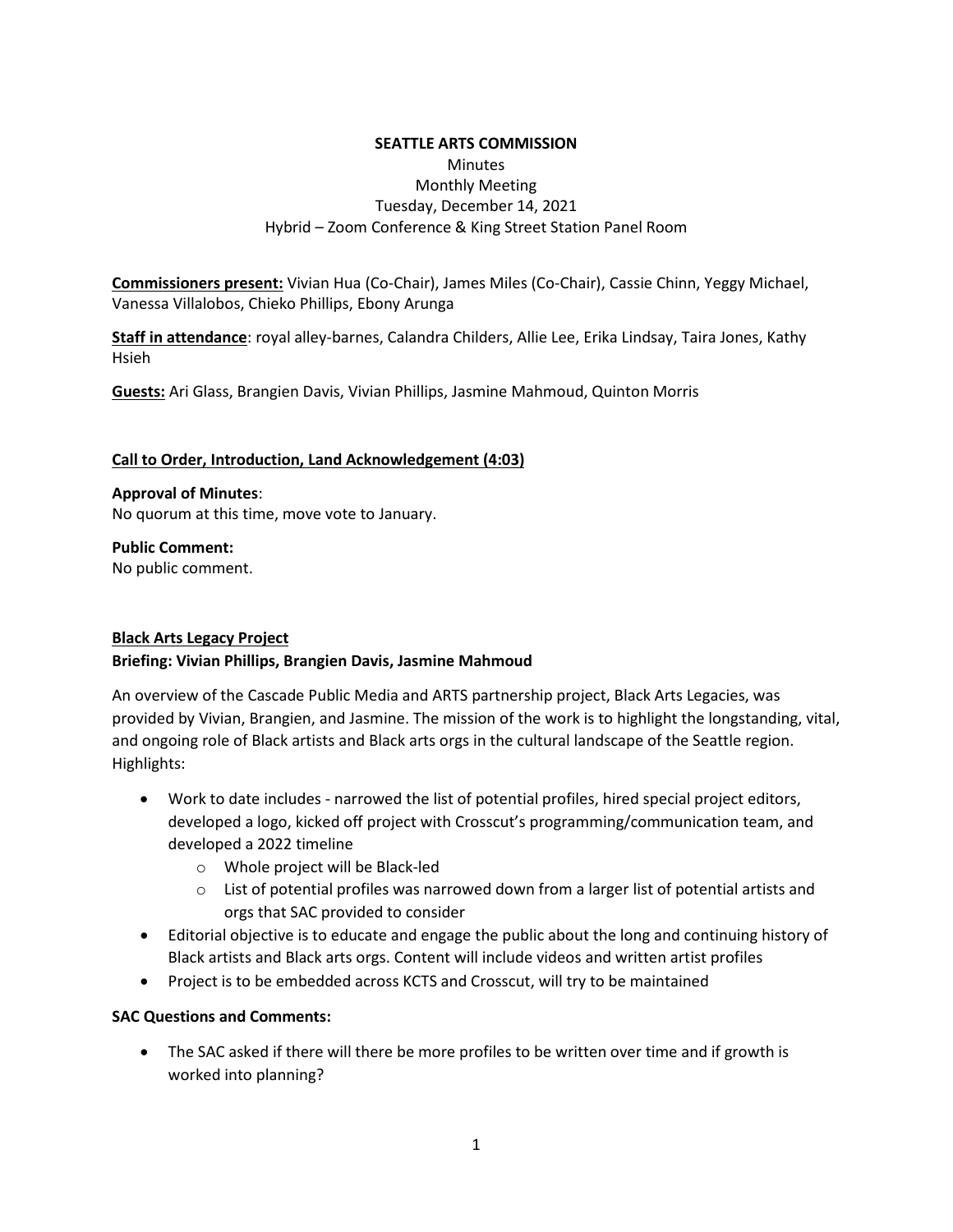- $\circ$  Yes, this is intended as a pilot or "season 1", and the hope is that we will get more funding and interest and keep adding to it.
- The SAC asked how SAC can support this work.
	- o Advocating for more funding for important projects like this.

# **Artist Presentation Presentation: Ari Glass, Cassie Chinn**

Cassie introduced Ari Glass – Cassie connected with Ari through the Build Art Space Equitably cohort member Gavin Amos. They are now working together on a mixed media installation at the Wing which will be open for viewing next summer. Ari has deep roots in the Seattle South End and his work affirms the goodness of Black and Brown communities in the South End.

Ari shared 6 images of his work that display and express:

- Egyptian iconography with local places and people "the people you see everyday are gods";
- Architectural ceramic works that "uplift people and ideas" and depict a "welcoming know house in an ideal society where people can get knowledge"
- Cross migration of people and our ancestors and how people in the South End get together like family despite differences
- Spiritual elements in the hood and wanting to preserve the corner store that is now gone, which was vital to the community.
- "King Donuts" which serves donuts, teriyaki, and laundromat services represents the multifaceted condition of the people of the area. Guardian with lions protect the culture.
- Othello Safeway mural represents the people of Othello

Learn more about Ari's work here:

- <http://arimuseum.com/>
- <https://artisttrust.org/artists/ari-glass/>
- <https://www.instagram.com/thesoufender/?hl=en>

## **SAC Questions/Comments:**

- The SAC asked, how can SAC support you and the South End?
	- $\circ$  By helping Seattle artists get more exposure shows, exposure to other markets, cities, countries (e.g., museums showing virtual galleries during the pandemic)
- The SAC asked, what would your message be to younger generations who are creating work?
	- $\circ$  That they are the greatest, that they don't have to look at anyone else's work, that they can leave a mark and a legacy that other people will pick up on, and that they should be as prolific as they can. What they make now might shift in the future, but they will learn so much in the process.
- The SAC is inspired by Ari's use of space and encourages him to consider the Seattle Restored [opportunity](https://shunpike.submittable.com/submit/210819/seattle-restored-application-for-art-exhibits-pop-up-shops) to create a space of their own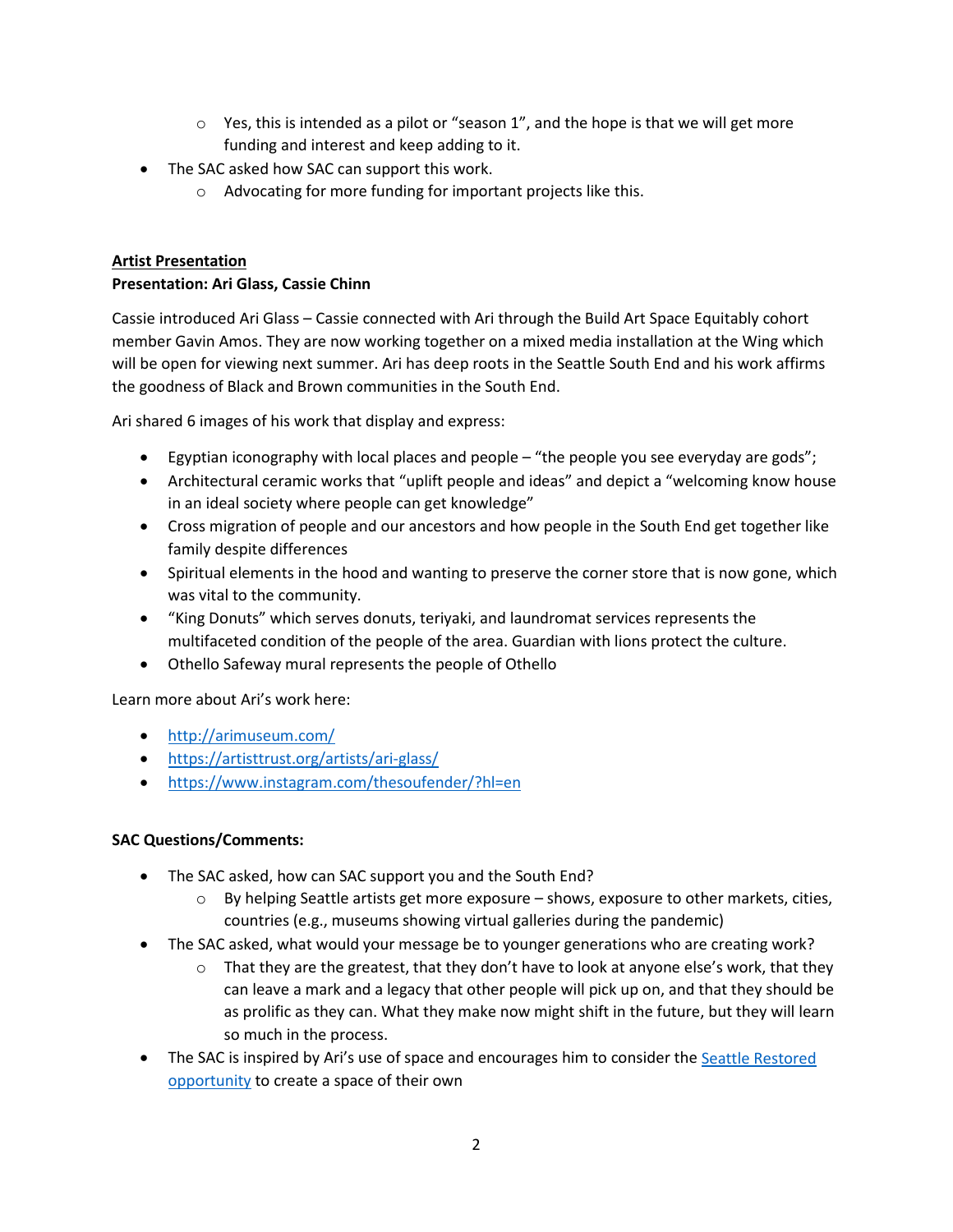# **Engagement with Incoming Administration / Transition Team Briefing: royal alley-barnes, Quinton Morris**

royal and Quinton are both serving on Mayor Elect Harrell's transition team's Arts, Culture, and Nightlife committee. (Other members are Kate Becker, Sung Yang, Manny Cawaling, Duff McKagan, Constance Rice) They had their first meeting and discussed pandemic impacts experienced in own sectors, common grievances, and items that should be prioritized.

- There is strong consensus around the message that artists/arts is a working profession and contributes to the city's economy. Artists/creatives and workforce are not two separate categories.
- It will be important how Black, Brown, Indigenous, Asian, and POC diaspora show up in conversations, especially for those unserved and underserved in our community
- It will be important to speak candidly about the transactional value for artists/art what is a fair economic exchange for the work artists do in Seattle?
- Nightlife sector is interested in preserving historic buildings in the city
- Notes from each sector will be consolidated and efforts will be recalibrated to make strong recommendations on what Mayor Elect Harrell will need to focus on in his first 100 days
- Quinton and royal strongly recommend SAC to write a letter to the Arts, Culture, and Nightlife committee or directly to Mayor Elect Harrell with its own priorities and not be vague.

## **SAC Questions/Comments:**

- The SAC asked what would be an effective timeline for the letter?
	- $\circ$  Quinton suggested not to wait on it and that it should be written this month to have it on Mayor Elect Harrell's desk next month when he takes office would be ideal.
- The SAC asked if they can see the committees' recommendations before writing the letter?
	- $\circ$  Quinton responded that the recommendations will probably not be available before then.
- The SAC asked, with the goal of having the transition team build a good relationship forward, what is Mayor Elect Harrell's ideas about keeping doors open to ideas once the transition phase ceases? Feels this would be important for community and incoming members of SAC to know, and for advocacy purposes.
	- o Quinton responded that Mayor Elect Harrell's team intends to answer all communication that comes to their office.
	- $\circ$  Quinton and royal will share this query with the committee at their next meeting.

## **Co-Chairs Report**

### **Briefing: Vivian Hua, James Miles**

- Letter to Mayor Elect Harrell need volunteers to draft
	- o Chieko has volunteered to draft
	- o No need to start letter from scratch; pull salient points from budget letters this year